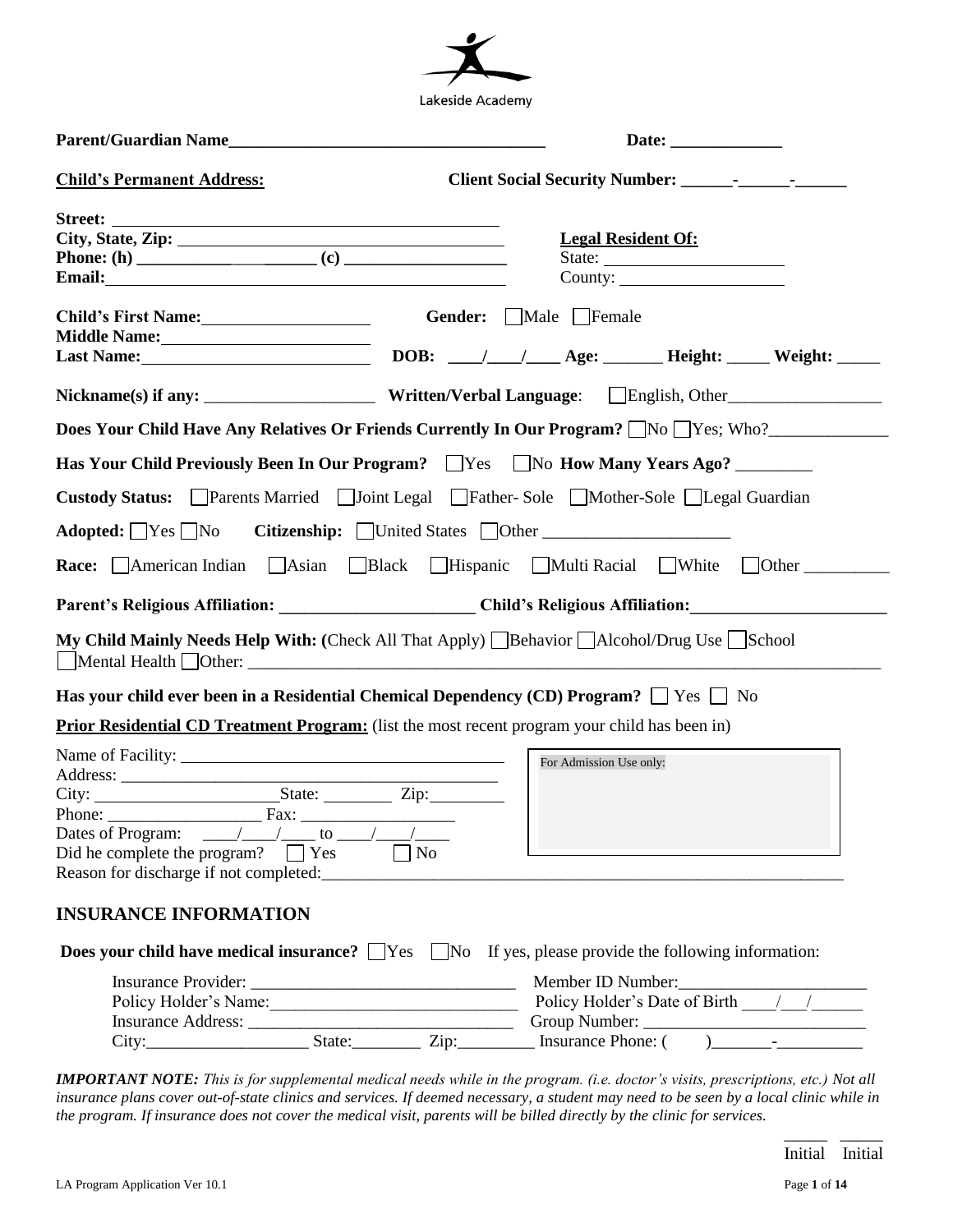

### **How did you hear about Lakeside Academy:**

| □Internet/web search □Received email □ Direct Mailing □ Print ad □ Television ad □ Radio ad                  |
|--------------------------------------------------------------------------------------------------------------|
| Referred by a friend Referred by a health professional Referred by a legal professional Referred by a pastor |
| $\Box$ Attended a conference $\Box$ Other                                                                    |

**In your own words, tell us why you want your child to come to Lakeside Academy and the main issues you believe your child needs to deal with while in the program:** (Please **print** clearly)

l l l l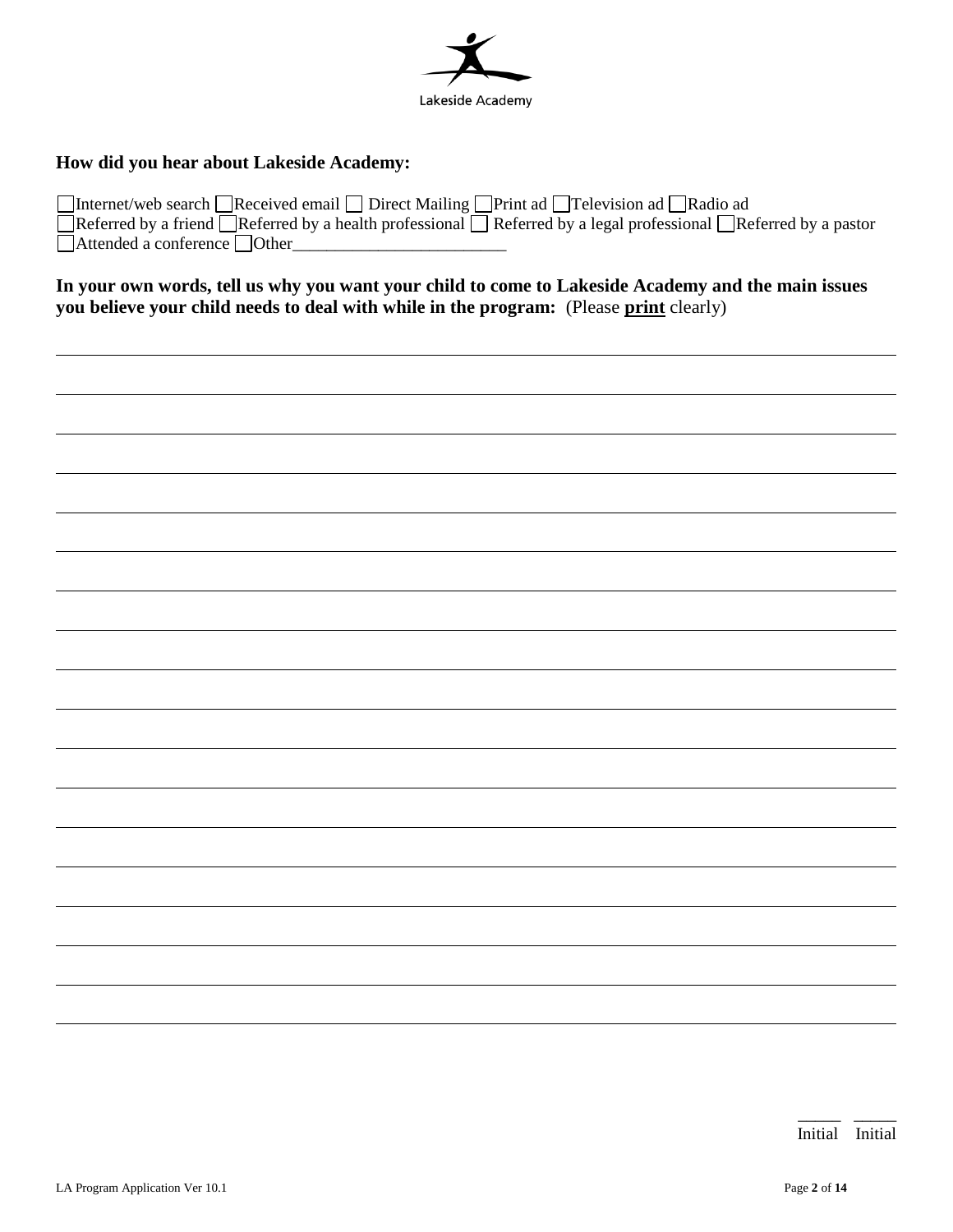

# **STRENGTHS AND ASSETS INVENTORY**

Please check all that apply:

| accepting   | helpful     | social           | forgiving       |
|-------------|-------------|------------------|-----------------|
| agreeable   | honest      | spiritual        | free            |
| analytical  | humble      | steady           | friendly        |
| approving   | industrious | straight-forward | generous        |
| assertive   | involved    | thoughtful       | gentle          |
| attentive   | kind        | tolerant         | good listener   |
| bold        | lawful      | trusting         | giving          |
| careful     | loving      | unassuming       | guilt-free      |
| cautious    | modest      | venturous        | rational        |
| cheerful    | nice        | warm             | realistic       |
| concerned   | open        | willing          | relaxed         |
| confident   | open-minded | witty            | reliable        |
| considerate | optimistic  | permissive       | romantic        |
| content     | organized   | persistent       | selfless        |
| controlled  | outgoing    | playful          | self-sufficient |
| cooperative | patient     | Polite           | sensitive       |
| decisive    | peaceful    | dependable       | extroverted     |
|             |             | disciplined      | flexible        |

Include any additional positive traits here: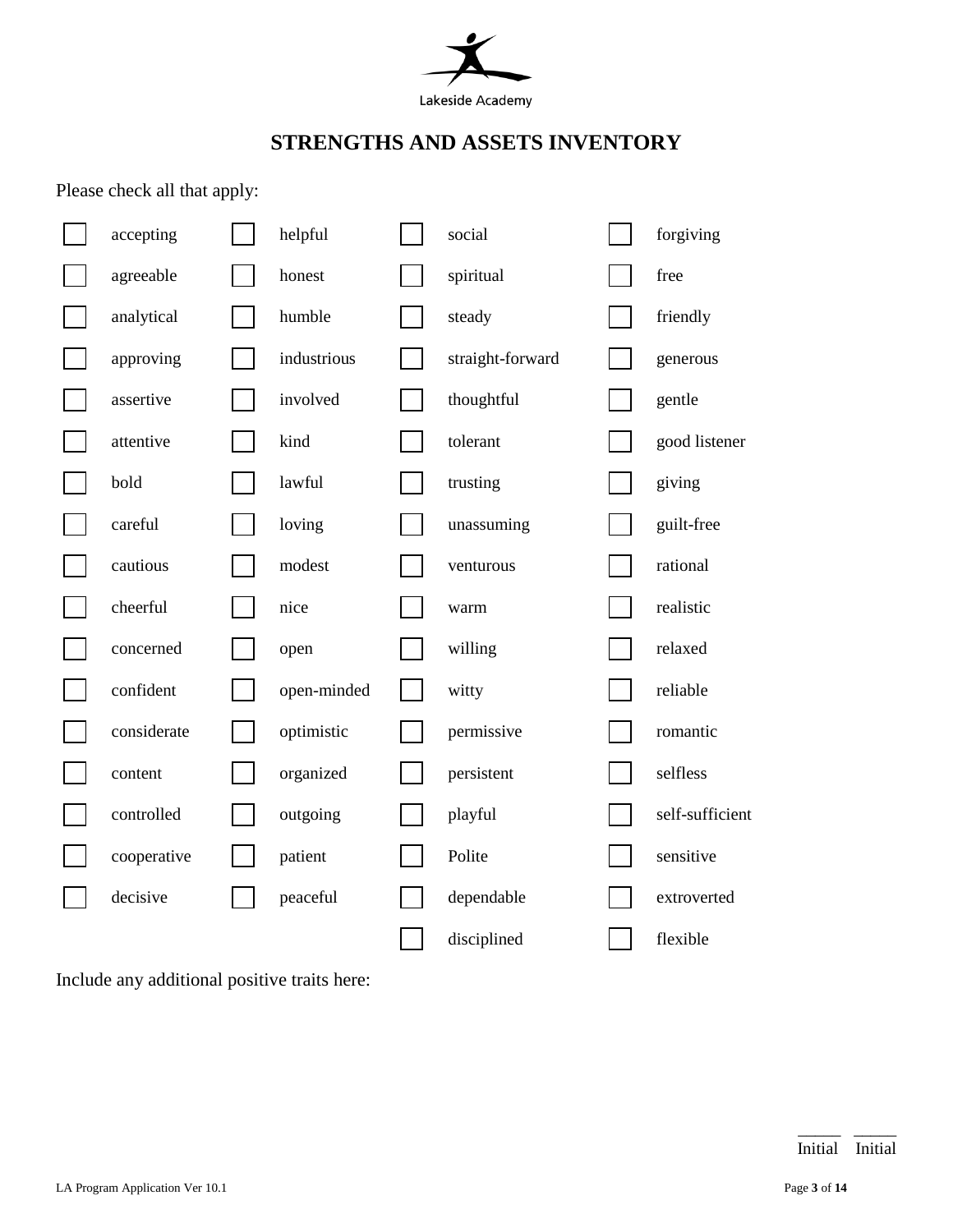

# **PHYSICAL HEALTH**

**Medical History:** (Check all that apply to child's current and past conditions)

| Asthma                                      | Fetal Alcohol Syndrome        | $\Box$ HIV/AIDS             |
|---------------------------------------------|-------------------------------|-----------------------------|
| <b>Back Problems</b>                        | Gastric Bypass Surgery        | Pancreatitis                |
| Celiac Disease                              | Head Trauma/TBI               | <b>Respiratory Problems</b> |
| $\Box$ Colitis                              | Heart Attack/Stroke/Condition | Seizures                    |
| Crohns Disease                              | Hepatitis                     | $\exists$ STI/STD           |
| $\Box$ Diabetes $\Box$ Type 1 $\Box$ Type 2 | High Blood Pressure           | Tuberculosis                |
|                                             |                               |                             |

**Does your child have any current medical concerns?** If yes, please be specific:\_\_\_\_\_\_\_\_\_\_\_\_\_\_\_\_\_\_\_\_\_\_\_\_\_\_\_\_\_\_\_\_

| <b>Primary Physician's Name:</b>                                                                               |                         |
|----------------------------------------------------------------------------------------------------------------|-------------------------|
| Clinic Name: 2008. [19] Daniel Manner Manner Manner Manner Manner Manner Manner Manner Manner Manner Manner Ma | For Admission Use Only: |
| Address:                                                                                                       |                         |
|                                                                                                                |                         |
| Phone: Fax:                                                                                                    |                         |
| Dates of Treatment:<br>$\sqrt{1 + 10}$                                                                         |                         |
| Reason for Treatment:                                                                                          |                         |
|                                                                                                                |                         |
| Is your child allergic to any medications? $\Box$ Yes $\Box$ No If Yes, what medications?                      |                         |

\_\_\_\_\_\_\_\_\_\_\_\_\_\_\_\_\_\_\_\_\_\_\_\_\_\_\_\_\_\_\_\_\_\_\_\_\_\_\_\_\_\_\_\_\_\_\_\_\_\_\_\_\_\_\_\_\_\_\_\_\_\_\_\_\_\_\_\_\_\_\_\_\_\_\_\_\_\_\_\_\_\_\_\_\_\_\_\_\_\_\_\_\_\_\_\_\_\_

**Is your child being treated with prescribed narcotics/benzodiazepine/opiate/prohibited medications? No No No No** If Yes, what medications AND are you willing to adjust your child's medication to an approved med with prescribing doctor permission?  $\Box$  Yes  $\Box$  No  $\Box$ 

*(Applicants on these types of medications or ingesting any of the above will need to complete the taper regimen prior to admission or switch to approved medications under doctor supervision.)*

#### **Special Needs:**

| Does your child have any type of disability?          | Yes        | N <sub>0</sub> | Type: $\_\_$        |  |
|-------------------------------------------------------|------------|----------------|---------------------|--|
| Does your child have any chronic conditions?          | l Yes      | No             | Type: $\mathcal{L}$ |  |
| Does your child have any medical restrictions?        | l Yes      | N <sub>o</sub> | Type:               |  |
| Does your child have any other type of special needs? | Yes        | $\mathsf{N}_0$ | Type: $\mathcal{I}$ |  |
| Does your child have any allergies?                   | <b>Yes</b> | N <sub>0</sub> | Type: $\_\_$        |  |
| Does your child require a special diet?*              | l Yes      | <b>No</b>      | Type:               |  |
|                                                       |            |                |                     |  |

*\*Lakeside Academy does not make special dietary accommodations.*

\_\_\_\_\_ \_\_\_\_\_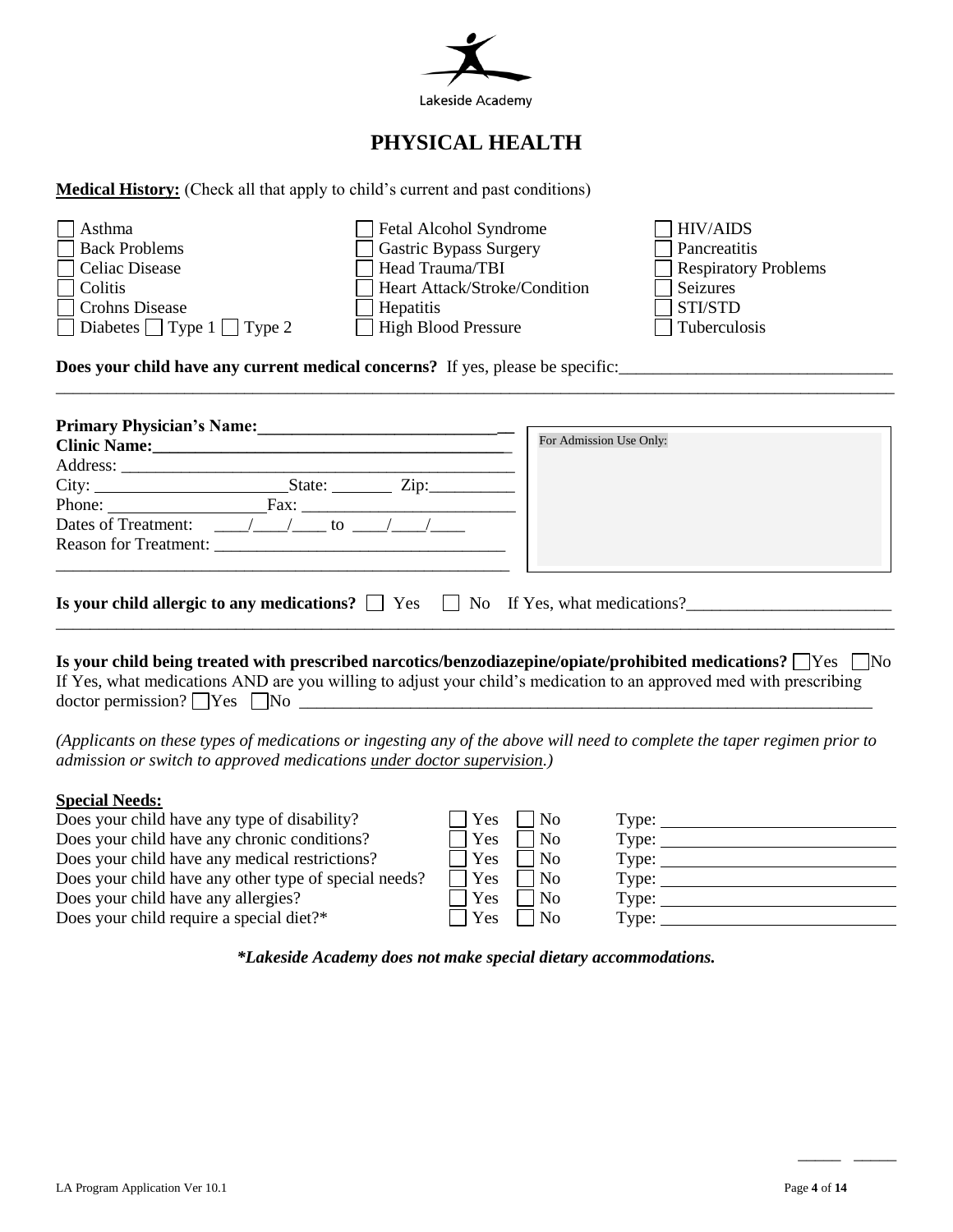

Initial Initial

The following Medications are **PROHIBITED** at Lakeside Academy, a program of Mn Adult & Teen Challenge, due to their interference with the recovery process.

Examples of Prohibited Medications include, **but are not limited to**, the following:

### **Medical Marijuana**

**Medications used Specifically for Weight Loss** 

**Muscle Relaxants**

**Stimulant Medications** 

**Performance Enhancing Steroids/Supplements, or Herbal Supplements**

**Essential Oils** 

**Scheduled/Controlled pain relievers, unless pre-approved**

**Antabuse**

**Opiate Replacement Therapy EXCEPTION:** Naltrexone/Vivitrol is allowed. A Suboxone taper is allowed if prescribed upon admission, lasting no longer than 90 days

**Barbiturates EXCEPTION:** Allowed when prescribed on a short term basis for Withdrawal Management

**Benzodiazepines EXCEPTION:** Allowed when prescribed on a short term basis for Withdrawal Management

### **Sleep Aids**

**EXCEPTION:** Only Melatonin is allowed as a specific sleep aid, however clients with a psychiatric diagnosis may use mental health medications that also treat sleep disturbances

Please note that Lakeside Academy has an Approved list of Over The Counter Medications that Clients may purchase on their own.

# **PROHIBITED MEDICATIONS THAT GET PRESCRIBED TO CLIENTS MAY BE DESTROYED BY Lakeside Academy**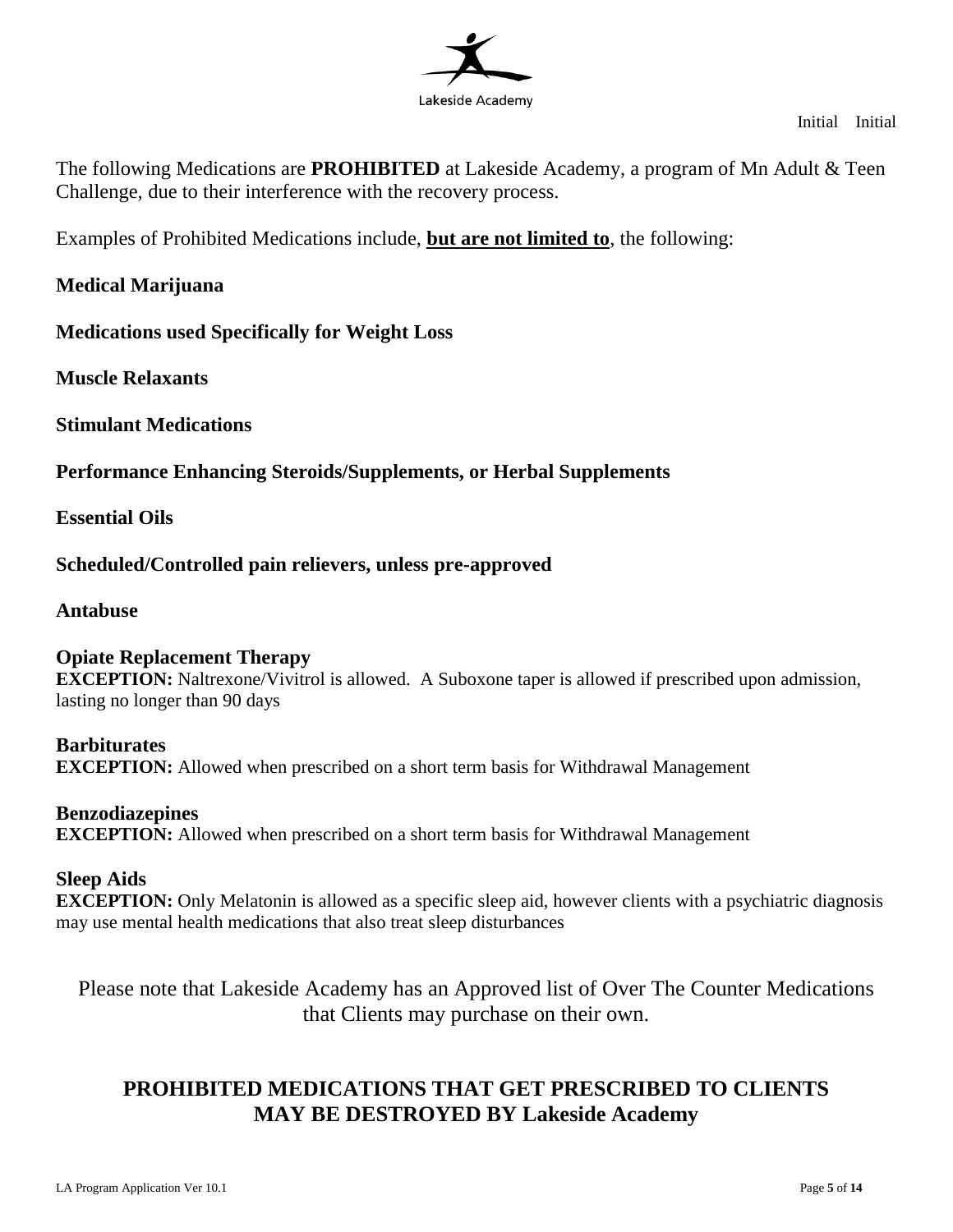

**Mental Health History:** (Only check the following conditions if diagnosed by a professional.)

| $\exists$ ADHD                         | Hallucinations/Hears Voices            | Rape                                |
|----------------------------------------|----------------------------------------|-------------------------------------|
| Anorexia                               | Homicidal Tendencies/Thoughts          | <b>Reactive Attachment Disorder</b> |
| Anti-Social Personality Disorder       | <b>Intermittent Explosive Disorder</b> | Schizoaffective Disorder            |
| Anxiety Disorder/Panic Attacks         | Insomnia                               | Schizophrenia                       |
| Autism /Asperger's                     | Mood Disorder                          | Self-Injury                         |
| <b>Bipolar Disorder</b>                | Narcissistic Personality Disorder      | <b>Sexual Abuse</b>                 |
| <b>Borderline Personality Disorder</b> | <b>Oppositional Defiant Disorder</b>   | Suicide Ideation (thoughts)         |
| Bulimia                                | Paranoia                               | Suicide Attempts                    |
| Depression                             | <b>Physical Abuse</b>                  | Toileting/Incontinence Issues       |
| <b>Dissociative Identity Disorder</b>  | PTSD/Trauma                            | Other Diagnosed Disorder            |

Has your child thought about, or attempted suicide in the past 3 months? Nes No If yes, how long ago: \_\_\_\_\_\_\_\_ Are you aware of your child having access to or viewing "The Dark Web?"  $\Box$  Yes  $\Box$  No  $\Box$ 

**Primary Psychiatrist/Psychologist: \_\_\_\_\_\_\_\_\_\_\_\_\_\_\_\_\_\_\_\_\_\_**

| <b>Clinic:</b>                                                                                       |                             |  |
|------------------------------------------------------------------------------------------------------|-----------------------------|--|
| Address:                                                                                             |                             |  |
|                                                                                                      | State: $\angle$ Zip:        |  |
| Phone: $\frac{1}{\sqrt{1-\frac{1}{2}}\sqrt{1-\frac{1}{2}}\sqrt{1-\frac{1}{2}}\sqrt{1-\frac{1}{2}}}}$ | Fax:                        |  |
| Dates of Treatment:                                                                                  | $\sqrt{1}$<br>to $\sqrt{2}$ |  |
| <b>Reason for Treatment:</b>                                                                         |                             |  |

| For Admission Use Only: |  |  |
|-------------------------|--|--|
|                         |  |  |
|                         |  |  |
|                         |  |  |
|                         |  |  |
|                         |  |  |

#### **Mental Health Medications Currently Prescribed:**

| <b>Medication Name</b> | <b>Dosage</b> | <b>Reason</b> |  |
|------------------------|---------------|---------------|--|
| . .                    |               |               |  |
| <u>L</u> .             |               |               |  |
| $\mathfrak{I}$         |               |               |  |
| 4.                     |               |               |  |
| J.                     |               |               |  |
| $\mathbf{b}$           |               |               |  |

#### **Has the student had a <u>diagnostic assessment</u> (DA)</del> in the last 6 months?**  $\Box$  **Yes**  $\Box$  **No (If yes, please include this with the application.)**

If a DA is not provided, an assessment will be completed upon admission. This may be covered by your insurance company depending on your plan's coverage.

| <b>MH</b> Practitioner Name: | Clinic Name: |                    |       |  |
|------------------------------|--------------|--------------------|-------|--|
|                              | City         |                    |       |  |
| Address:                     |              | state <sup>.</sup> | -11 D |  |

Office Phone: Fax: Email:

 $\frac{1}{2}$  ,  $\frac{1}{2}$  ,  $\frac{1}{2}$  ,  $\frac{1}{2}$  ,  $\frac{1}{2}$  ,  $\frac{1}{2}$  ,  $\frac{1}{2}$  ,  $\frac{1}{2}$  ,  $\frac{1}{2}$  ,  $\frac{1}{2}$  ,  $\frac{1}{2}$  ,  $\frac{1}{2}$  ,  $\frac{1}{2}$  ,  $\frac{1}{2}$  ,  $\frac{1}{2}$  ,  $\frac{1}{2}$  ,  $\frac{1}{2}$  ,  $\frac{1}{2}$  ,  $\frac{1$ Initial Initial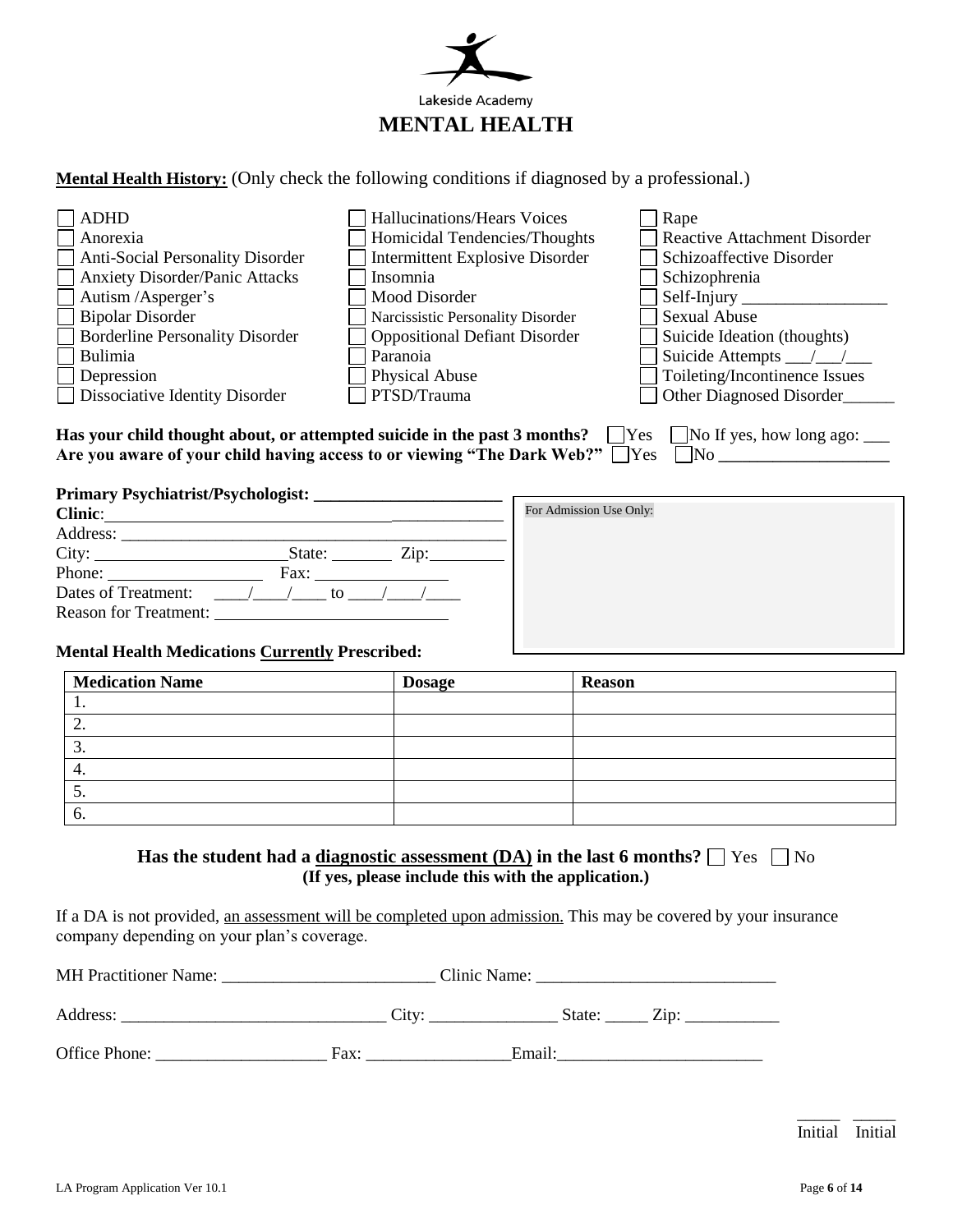

| Is your child currently on probation or parole?                                                                                                                                                                                |                                                     | Yes                                                                              | $\overline{N}$       | State/County:                                                                                                                        |
|--------------------------------------------------------------------------------------------------------------------------------------------------------------------------------------------------------------------------------|-----------------------------------------------------|----------------------------------------------------------------------------------|----------------------|--------------------------------------------------------------------------------------------------------------------------------------|
| If yes to probation, what was the conviction and what year?<br>Does your child currently have any court cases pending?<br>If court pending, what is the date and time of court?                                                |                                                     | Yes                                                                              | $\Box$ No            | State/County:                                                                                                                        |
| Is your child currently under investigation for anything?<br>Does your child currently have any outstanding warrants?                                                                                                          |                                                     | Yes<br>Yes                                                                       | No<br>N <sub>0</sub> | State/County:<br>State/County:                                                                                                       |
| Has your child ever been convicted of a violent crime? $\Box$ Yes                                                                                                                                                              |                                                     |                                                                                  |                      | $\Box$ No If yes, please list each conviction and date:                                                                              |
|                                                                                                                                                                                                                                |                                                     |                                                                                  |                      | <b>Has your child ever been convicted of a sex related crime:</b> $\Box$ Yes $\Box$ No If yes, please list each conviction and date: |
| Is your child currently <u>facing charges</u> for a violent or sex related crime? $\Box$ Yes $\Box$ No If yes, please describe fully:                                                                                          |                                                     |                                                                                  |                      |                                                                                                                                      |
| Is your child required to register as a sexual or predatory offender? $\Box$ Yes<br>If yes, what Level? 1 2 3 Is your child required to "Notify the Community" or police department? (please circle)                           |                                                     |                                                                                  | $\vert$   No         |                                                                                                                                      |
| Probation Officer's Name: Name: Name of the Contract of the Contract of the Contract of the Contract of the Contract of the Contract of the Contract of the Contract of the Contract of the Contract of the Contract of the Co |                                                     |                                                                                  |                      | For Admission Use Only:                                                                                                              |
| City:                                                                                                                                                                                                                          | Fax:                                                | State: <u>Zip Code:</u><br><u> 1980 - Jan Samuel Barbara, martin di</u>          |                      |                                                                                                                                      |
| Attorney's Name:                                                                                                                                                                                                               |                                                     |                                                                                  |                      | For Admission Use Only:                                                                                                              |
| City:                                                                                                                                                                                                                          | Fax:                                                | State: <u>Zip Code:</u><br><u> 1989 - Johann Stein, fransk politik (d. 1989)</u> |                      |                                                                                                                                      |
|                                                                                                                                                                                                                                |                                                     |                                                                                  |                      |                                                                                                                                      |
|                                                                                                                                                                                                                                |                                                     |                                                                                  |                      | For Admission Use Only:                                                                                                              |
| City:                                                                                                                                                                                                                          | State: $\frac{\ }{\ }$                              |                                                                                  | Zip Code:            |                                                                                                                                      |
|                                                                                                                                                                                                                                | Fax: $\qquad \qquad$                                |                                                                                  |                      |                                                                                                                                      |
|                                                                                                                                                                                                                                | <b>EMERGENCY CONTACTS - Parents/Legal Guardians</b> |                                                                                  |                      |                                                                                                                                      |
|                                                                                                                                                                                                                                |                                                     |                                                                                  |                      |                                                                                                                                      |
|                                                                                                                                                                                                                                |                                                     |                                                                                  |                      |                                                                                                                                      |
|                                                                                                                                                                                                                                |                                                     |                                                                                  |                      |                                                                                                                                      |
|                                                                                                                                                                                                                                |                                                     |                                                                                  |                      |                                                                                                                                      |
|                                                                                                                                                                                                                                |                                                     |                                                                                  |                      |                                                                                                                                      |
| Address Contract Contract Contract Contract Contract Contract Contract Contract Contract Contract Contract Contract Contract Contract Contract Contract Contract Contract Contract Contract Contract Contract Contract Contrac |                                                     |                                                                                  |                      | City State Zin                                                                                                                       |

| Address:    |              | $\mathcal{L}$ ity | State:             | $-$<br>$\angle 10^\circ$ |
|-------------|--------------|-------------------|--------------------|--------------------------|
| Home Phone: | Cell Phone:  |                   | <b>Work Phone:</b> |                          |
| Email:      | : Occupation |                   |                    |                          |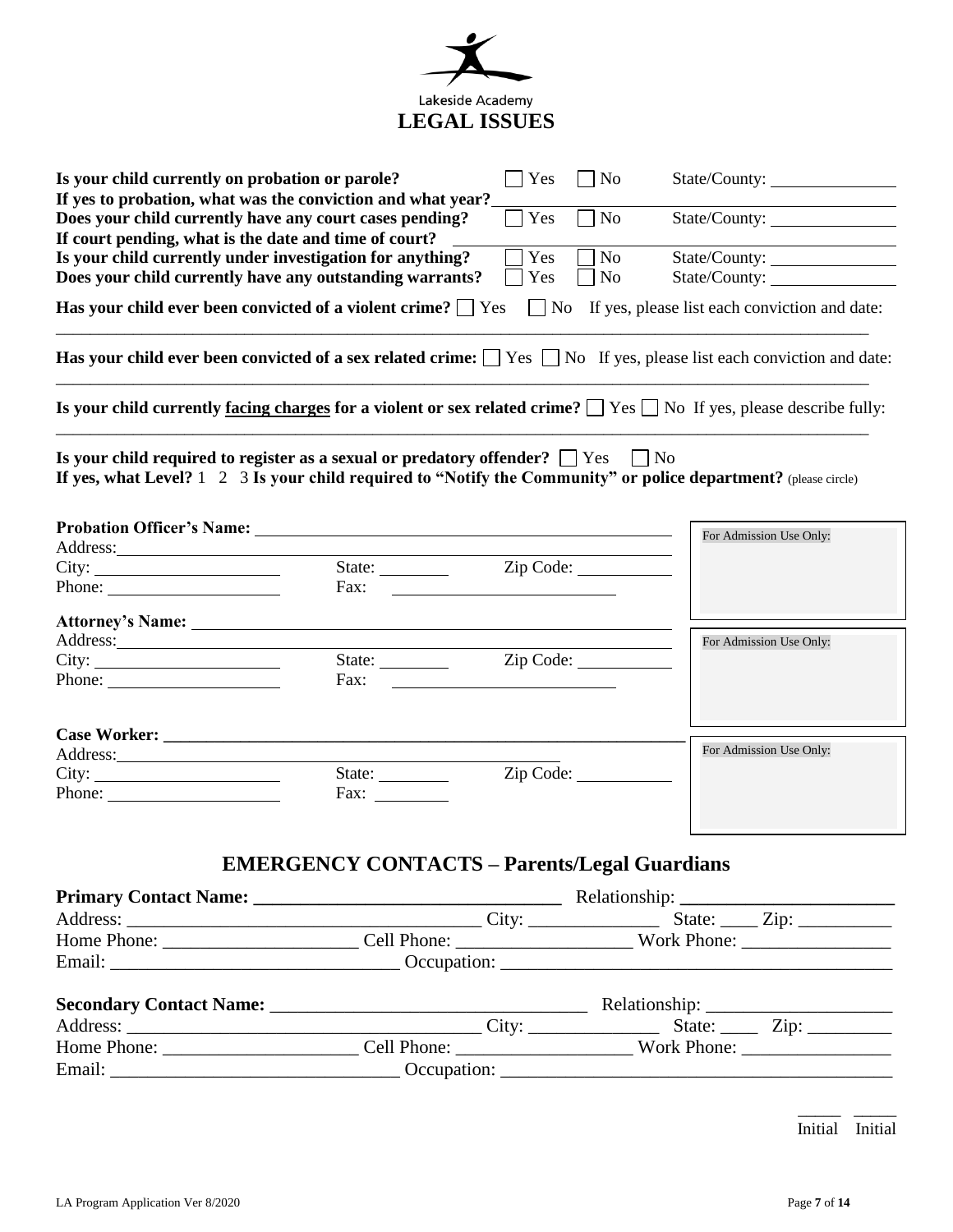

#### **Check all known substances used:**

| Alcohol                                            | Methamphetamines                             |
|----------------------------------------------------|----------------------------------------------|
| Cocaine                                            | Over the counter medication                  |
| Ecstasy (i.e. MDMA, Molly)                         | Prescription pills                           |
| Heroin                                             | <b>Steroids</b>                              |
| Inhalants (i.e. aerosol sprays, spray paint, etc.) | Synthetic drugs (i.e. K2, Spice, Bath Salts) |
| LSD/Acid                                           | Tobacco/cigarettes/chew                      |
| Marijuana                                          | Vaping / $e$ -Cigs                           |
|                                                    |                                              |
|                                                    |                                              |
| If Child Is Abusing Substances, Last Date Of Use?  |                                              |

# **Previous Treatment for Substance Abuse:**

**Substance(s) Used:** \_\_\_\_\_\_\_\_\_\_\_\_\_\_\_\_\_\_\_\_\_\_\_\_\_\_\_\_\_\_\_\_\_\_\_\_\_\_\_\_\_\_\_\_\_\_\_\_\_\_\_\_\_\_\_\_\_\_\_\_\_\_\_\_\_

**Residential Alcohol and Drug Treatment** (list the most recent program your child has been in)

| Name of Facility:                                                                                                            |                    |            |
|------------------------------------------------------------------------------------------------------------------------------|--------------------|------------|
| Address:                                                                                                                     |                    |            |
|                                                                                                                              | State:             | $\chi$ ip: |
| Phone:                                                                                                                       | Fax:               |            |
| Dates of Program: $\frac{\sqrt{1-\frac{1}{2}}}{\sqrt{1-\frac{1}{2}}}$ to $\frac{\sqrt{1-\frac{1}{2}}}{\sqrt{1-\frac{1}{2}}}$ |                    |            |
| Primary Reason for Treatment:                                                                                                |                    |            |
| Did he complete the program?                                                                                                 | $\blacksquare$ Yes | l No       |

### **Out-Patient Alcohol and Drug Treatment** (list the most recent program your child has been in)

| Name of Facility: _______                                 |             |                           |
|-----------------------------------------------------------|-------------|---------------------------|
| Address:                                                  |             |                           |
|                                                           | State:      | $\overline{\text{Zip: }}$ |
| Phone: $\frac{1}{\sqrt{1-\frac{1}{2}} \cdot \frac{1}{2}}$ | Fax:        |                           |
| Dates of Program: $\angle$ / $\angle$ to / /              |             |                           |
| Primary Reason for Treatment:                             |             |                           |
| Did he complete the program?                              | $ $ $ $ Yes | $N_{\Omega}$              |

### **ACTION: Please submit copies of the following with this application:**

- CD Assessment and Progress Notes
- Treatment Recommendations
- Continuing of Care Recommendations
- Discharge Summary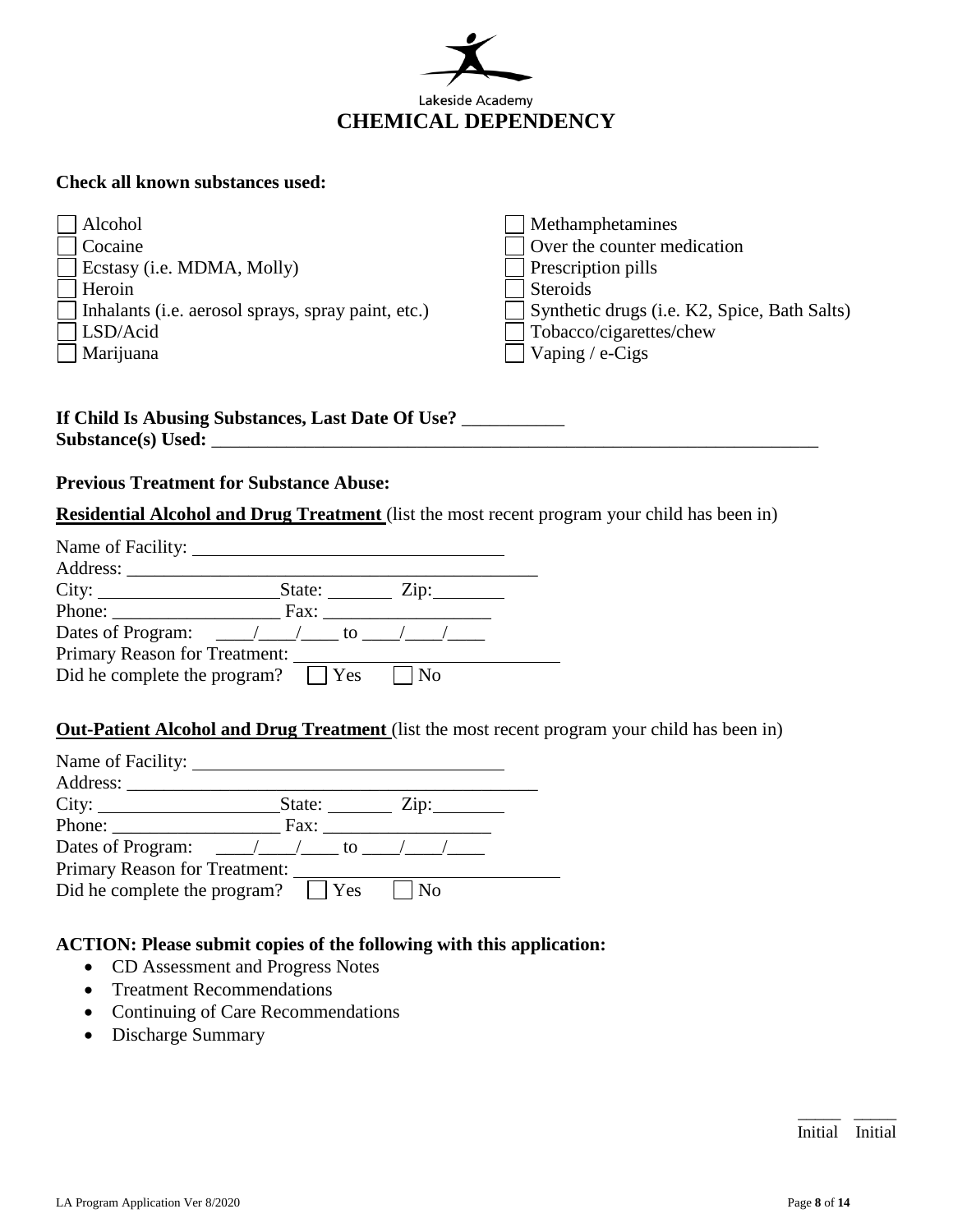

### **Please request a copy of his transcripts from his current school and IEP or 504 Plan ASAP and/or include it when you submit this application.**

|                    | <b>Student's Name</b>                                                                                                           |                                                                                                 |  |
|--------------------|---------------------------------------------------------------------------------------------------------------------------------|-------------------------------------------------------------------------------------------------|--|
|                    | 1. Is your child currently enrolled in school? $\Box$ Yes $\Box$ No                                                             |                                                                                                 |  |
|                    | 2. Is your child home-schooled $\Box$ Yes $\Box$ No                                                                             |                                                                                                 |  |
|                    |                                                                                                                                 | 3. Does your child read and write English at a $5th$ grade level or above: $\Box$ Yes $\Box$ No |  |
| 4.                 | What is his current grade level? $\Box$ 9 <sup>th</sup> $\Box$ 10 <sup>th</sup> $\Box$ 11 <sup>th</sup> $\Box$ 12 <sup>th</sup> | <b>Other</b>                                                                                    |  |
|                    | a.<br>course can be assigned by orientation date. $\Box$ Yes $\Box$ No                                                          | Are your son's credits on course for graduation and include transcripts requirement so that     |  |
|                    |                                                                                                                                 | 5. Are they on an IEP (Individualized Education Plan/Program)? [Yes [No                         |  |
| 6.                 | Do they have a 504 accommodation? $\Box$ Yes $\Box$ No                                                                          |                                                                                                 |  |
|                    |                                                                                                                                 | 7. To your knowledge is your son on an RTI (Response to Intervention) plan? Yes No              |  |
|                    |                                                                                                                                 | ***If you answered "YES" to questions 5, 6, or 7, please include copies of this documentation.  |  |
|                    | <u>Previous School Attended:</u>                                                                                                |                                                                                                 |  |
|                    | and the control of the control of the control of the control of the control of the control of the control of the                |                                                                                                 |  |
| <b>School Name</b> |                                                                                                                                 |                                                                                                 |  |
|                    |                                                                                                                                 |                                                                                                 |  |
| <b>Address</b>     |                                                                                                                                 |                                                                                                 |  |
| City               | <b>State</b>                                                                                                                    | Zip Code                                                                                        |  |
| Phone Number       |                                                                                                                                 |                                                                                                 |  |
| Fax Number         |                                                                                                                                 |                                                                                                 |  |
|                    | <b>Records Coordinator E-mail Address</b>                                                                                       |                                                                                                 |  |

IN ACCORDANCE WITH REVISED FEDERAL AND STATE STATUTES, PERMISSION OF THE PARENT OR ADULT IS NO LONGER REQUIRED WHEN RECORDS ARE REQUESTED BY AUTHORIZED SCHOOL PERSONNEL.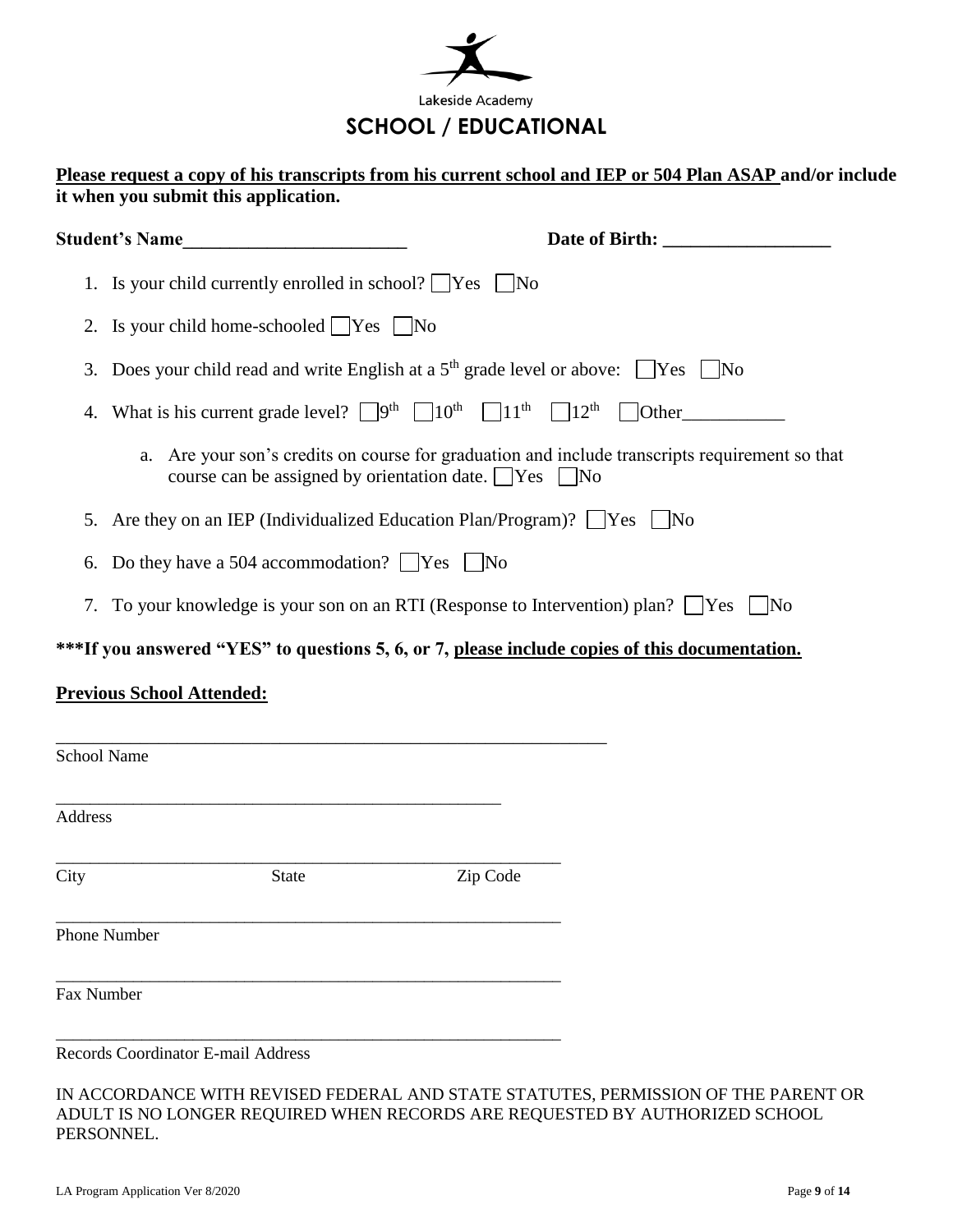

# **Voluntary Compliance with Faith Based Activities**

Lakeside Academy is a faith-based program that is based upon Christian principles and practices. If you do not want your son to participate in this program and follow the requirements listed below, please contact our admissions department and we will provide a referral list of other programs that may better meet your needs.

**If you object** to the spiritual education model utilized by Lakeside Academy and object to the religious character of this organization, Federal law gives you the right to a referral to another provider. The referral, and your receipt of alternative services, must occur within a reasonable period of time after you request them.

#### **Please read each item carefully and initial your acceptance to each program requirement.**

### **Upon admittance to Lakeside Academy, I understand the following (please initial each line):**

- \_\_\_\_ My child will participate in daily devotions, Bible reading, and prayer.
- \_\_\_\_ My child will participate in lecture classes, individualized study courses, group counseling, individual counseling, and other program components that are based on Christian principles.
- My child will attend church services when scheduled.
- If offered the opportunity to partake in communion or water baptism participation is voluntary.
- \_\_\_\_ If I object to the religious nature of this program and its requirements, I will notify the Center Director and receive a referral to another program of my choosing.

-------------------------------------------------------------------------------------------------------------------------------------

My signature below indicates that I have carefully considered the Christian nature of the program and have made a free and independent choice to participate in the Lakeside Academy program. I also acknowledge that I have been given the opportunity to ask for a referral list of other faith-based and secular programs.

I have spoken with my child about placing him/her in a faith-based program.

**Parent's Signature** 

**\_\_\_\_/\_\_\_\_/\_\_\_\_**

**Parent's Signature** 

**\_\_\_\_/\_\_\_\_/\_\_\_\_**

**Print Child's Name**: **\_\_\_\_\_\_\_\_\_\_\_\_\_\_\_\_\_\_\_\_\_\_\_\_\_\_**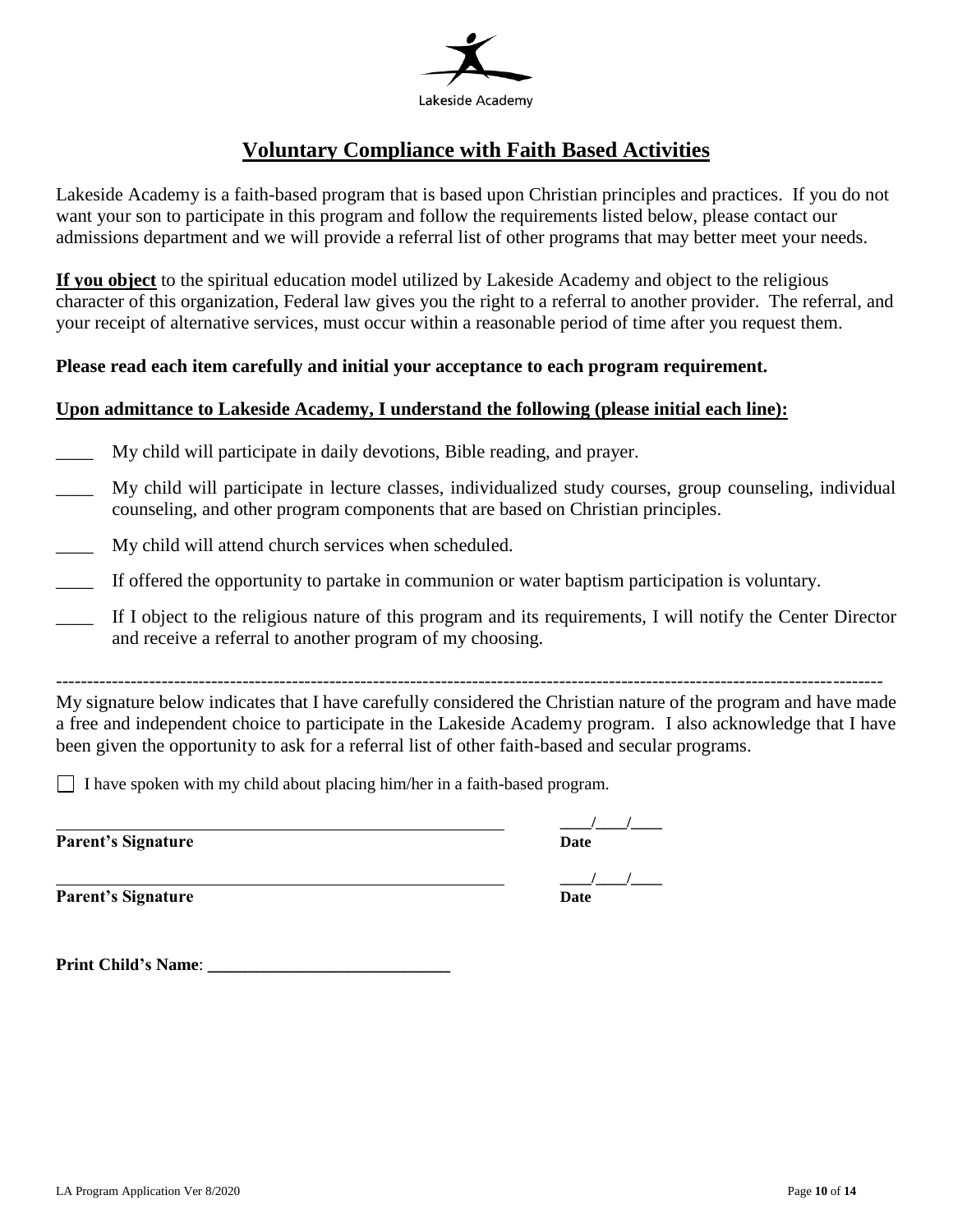

## **Full Disclosure to Minor**

Lakeside Academy (LA) holds the position that full disclosure is the best method for placing a minor in our program.

While most teenagers will not be happy about having to relocate to a new living situation, LA still requires a minimum awareness of the decision to be placed at LA. The minor should be informed in advance of the timeframe for placement, including the specific time and day for intake.

### **Additionally, the following items must be presented to the minor prior to intake:**

- Lakeside Academy is Faith-based/Christian program
- Program duration is a **four level program up to twelve months**
- I acknowledge that if my child is discharged from the program, it is my responsibility to make sure that he leaves the facility within the time parameters set forth by Lakeside Academy Leadership.
- I acknowledge that if my child runs from the campus the Wright County Sheriff's Department is called and they will apprehend my son.
- If my child has been involved in problematic behavior at the program setting or outside the program setting and/or breaks the law, he may be charged with a crime and face court consequences including incarceration, fines, probation, etc.

### **3rd Party Transportation Services**

Admission by a transport service is allowed on a case-by case basis

\_\_\_\_\_\_\_\_\_\_\_\_\_\_\_\_\_\_\_\_\_\_\_\_\_\_\_\_\_\_\_\_\_\_\_\_\_ \_\_\_\_\_\_\_\_\_\_\_\_\_

- Although transport services can be expensive, this may be an option to bring your son to LA; however, the same full disclosure policy still applies
- If a minor arrives via transport without a reasonable amount of compliance upon arrival, the parent/guardian will be responsible for making immediate arrangements for the minor to return home

*I understand these expectations and herby acknowledge acceptance of these terms. I also acknowledge that if a minor arrives at LA without prior knowledge, LA retains the right to rescind acceptance into the program.* 

Parent/Guardian Signature Date

Parent/Guardian Signature Date

\_\_\_\_\_\_\_\_\_\_\_\_\_\_\_\_\_\_\_\_\_\_\_\_\_\_\_\_\_\_ Print Student's Name

\_\_\_\_\_\_\_\_\_\_\_\_\_\_\_\_\_\_\_\_\_\_\_\_\_\_\_\_\_\_\_\_\_\_\_\_\_ \_\_\_\_\_\_\_\_\_\_\_\_\_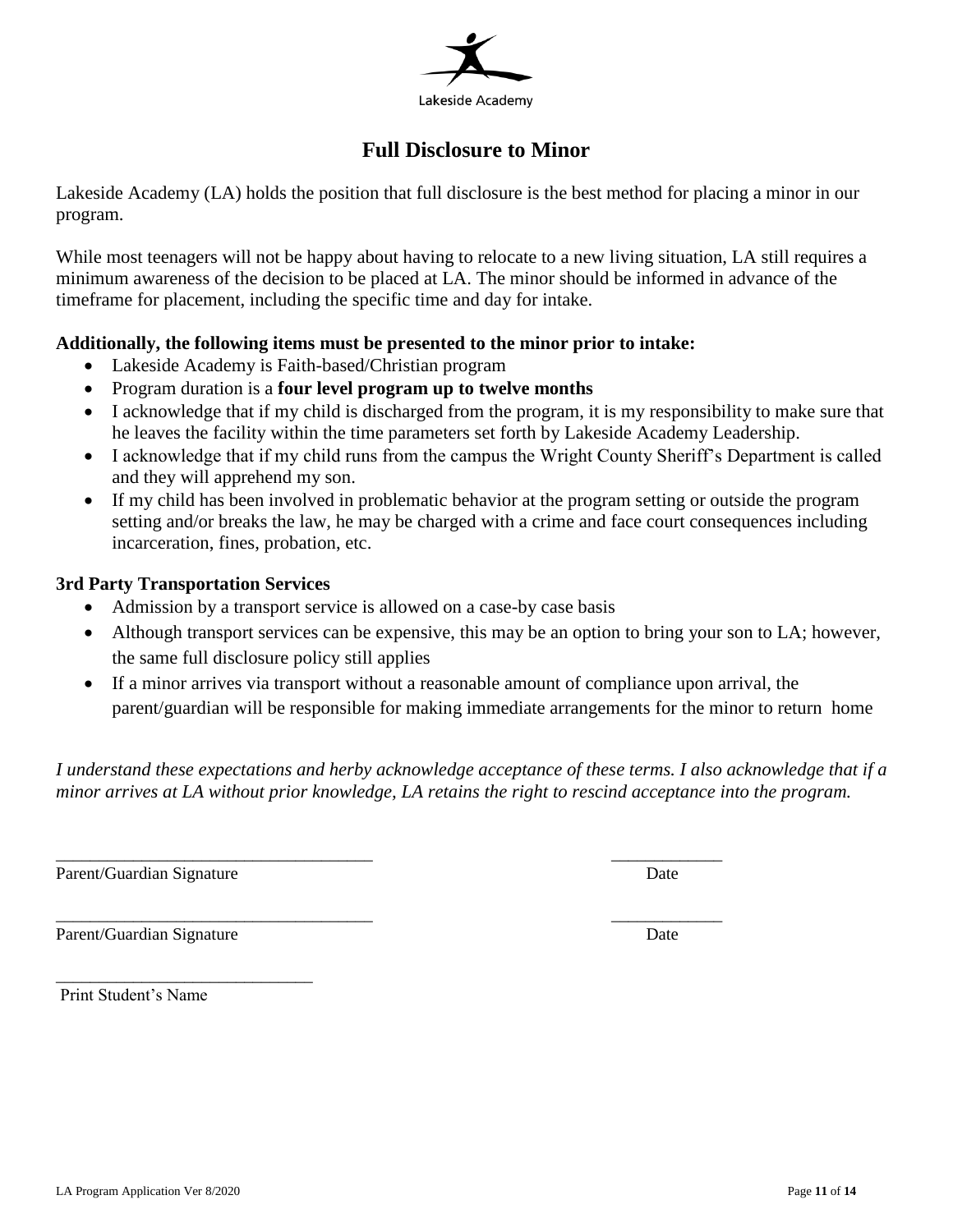| Lakeside Academy                               |
|------------------------------------------------|
| <b>Parental Release of Liability Agreement</b> |

| I/We. | $\Box$ , parent(s), guardian(s), or conservator(s) of |
|-------|-------------------------------------------------------|
|-------|-------------------------------------------------------|

\_\_\_\_\_\_\_\_\_\_\_\_\_\_\_\_\_\_\_\_\_\_\_\_\_\_\_\_\_, a minor child, born on \_\_\_\_\_\_\_\_\_\_\_\_\_\_\_, hereby agree that he/she can enroll in Lakeside Academy (LA) and Minnesota Adult and Teen Challenge (MnTC), a therapeutic boarding school. I/We further agree that I/we relieve LA/MnTC, its staff, employees, students, and board members from any responsibility or liability for any damages to him or his property during his residence at LA/MnTC or during any related travel and/or activities. I/We also agree to release, hold harmless, and relinquish all rights to pursue any cause of action whatsoever against LA/MnTC, its staff, employees, students, and board members if a resident voluntarily leaves LA/MnTC or for any damages incurred during his residence. I further acknowledge that LA/MnTC is not a lock down facility and that in the event my child runs away from the facility, LA staff will contact Wright County Sherriff Department to report the minor child as a runaway.

| Parent/Guardian Signature: | Date: |  |
|----------------------------|-------|--|
| Parent/Guardian Signature: | Date: |  |

#### **Emergency Medical, Surgical, and Dental Permit**

Lakeside Academy may provide emergency services anytime the parent(s), guardian(s), or emergency contact person(s) cannot be reached, when, in the opinion of the attending, duly qualified physician, said services are deemed necessary or advisable. I/we consent to the administration of whatever anesthetics are advisable or necessary and I/we agree to be solely responsible for payment of any and all medical or dental services obtained.

| Parent/Guardian Signature: | Date: |  |
|----------------------------|-------|--|
| Parent/Guardian Signature: | Date: |  |

### **APPLICANT'S STATEMENT**

By my signature below, I certify that all answers and statements on this application are true and complete to the best of my knowledge. I understand that should an investigation disclose untruthful or misleading answers, my child may be discharged from the Lakeside Academy program. Furthermore, I understand that Lakeside Academy is a Christian, faith-based program and that I have made a free and independent choice to enroll my child. I understand that other program options are available to me and I have had an opportunity to request a referral. I agree that that I will settle any and all previously asserted claims, disputes or controversies arising out of or relating to my application, participation in and discharge from the Lakeside Academy program with Lakeside Academy by final and binding arbitration in accordance with the applicable American Arbitration Association rules of arbitration in effect on the date that arbitration is requested by either me or Lakeside Academy. I agree that all administrative costs of arbitration shall be divided equally among the parties.

#### **Please initial indicating that you have received, read, and agree to abide by the following documents:**

\_\_\_\_\_ Lakeside Academy Student Handbook

| Parent/Guardian Signature: | Date: |  |
|----------------------------|-------|--|
| Parent/Guardian Signature: | Date: |  |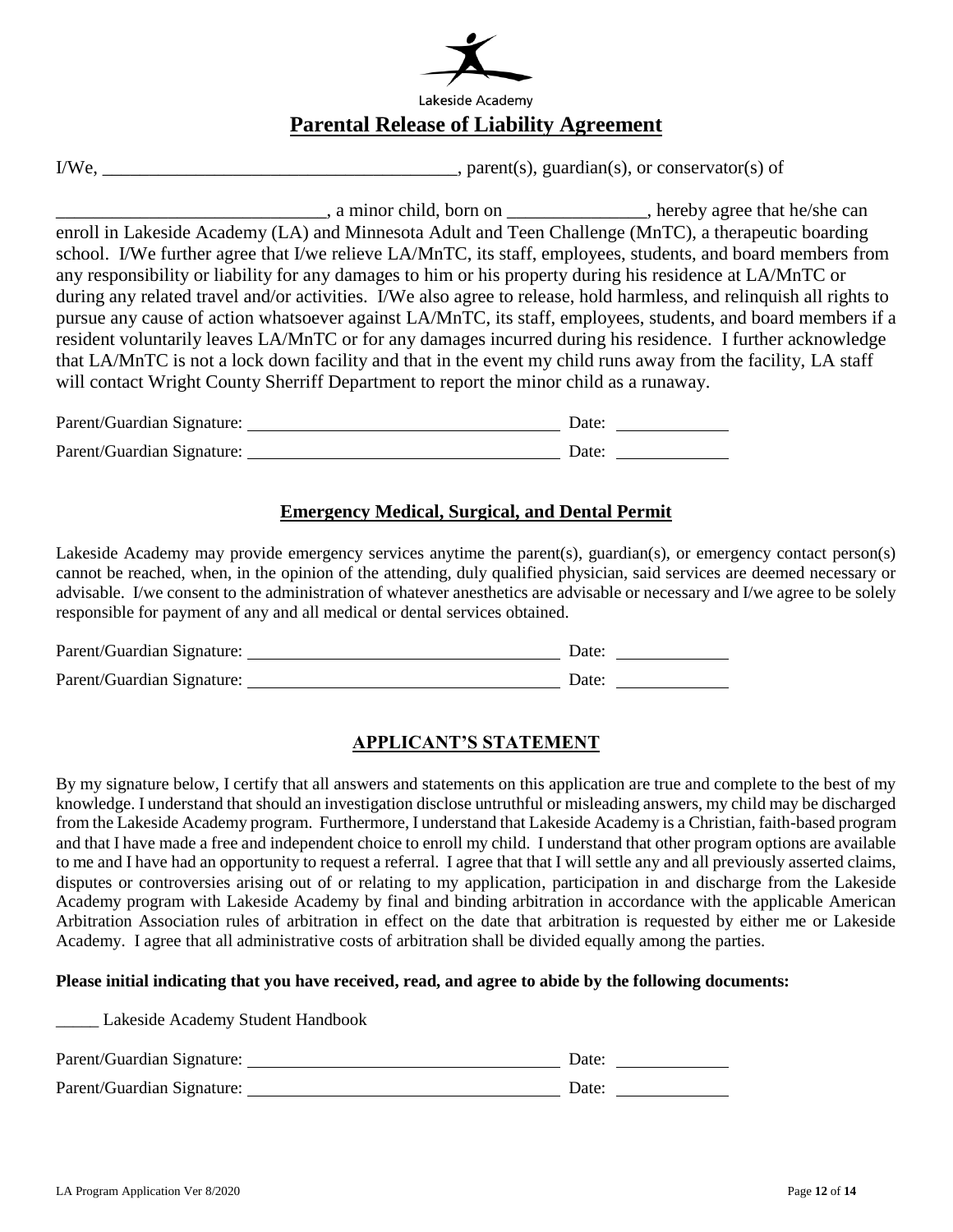

# **Program Costs: Enrollment, Tuition, Deposits, and Other Fees**

# *Cost of Program*

Standard tuition covers: room & board (breakfast, lunch, dinner, and snack daily), 24/7 direct care staff, academic support for online school (classroom teacher), daily vocational experience (i.e. woodshop, welding, automotive, etc.) on-site recreational activities, individual and group counseling sessions and other basic behavioral groups.

*Damage Deposit: \$500.00* (Please bring cash, check or money order on day of admission)

A damage deposit is required for all applicants at the time of admission. Money from this deposit will be used to repair or replace damaged property caused by the student. Parents/guardians are required to replace money used from the damage deposit so that a \$500.00 deposit is maintained at all times. A minimum charge of \$50 will be charged per incident. Upon discharge, the damage deposit minus any damage expenses will be refunded.

**Personal Needs Money: \$300.00** (Please bring cash, check or money order on day of admission)

The client personal account in which the client's parent places money in to, is not for them to use at their leisure. The account is used for incidentals, haircuts, sometimes rec events as well as reward center.

## *Minimum Due At Time of Admission:*

Enrollment Fee: **\$7850 w/insurance or \$10, 360 w/out insurance (if making monthly pmts)** Damage Deposit: **\$500.00** Client Personal Needs Money **\$300.00**

# Families that choose to pay the full program deposit up front will receive a 5% discount